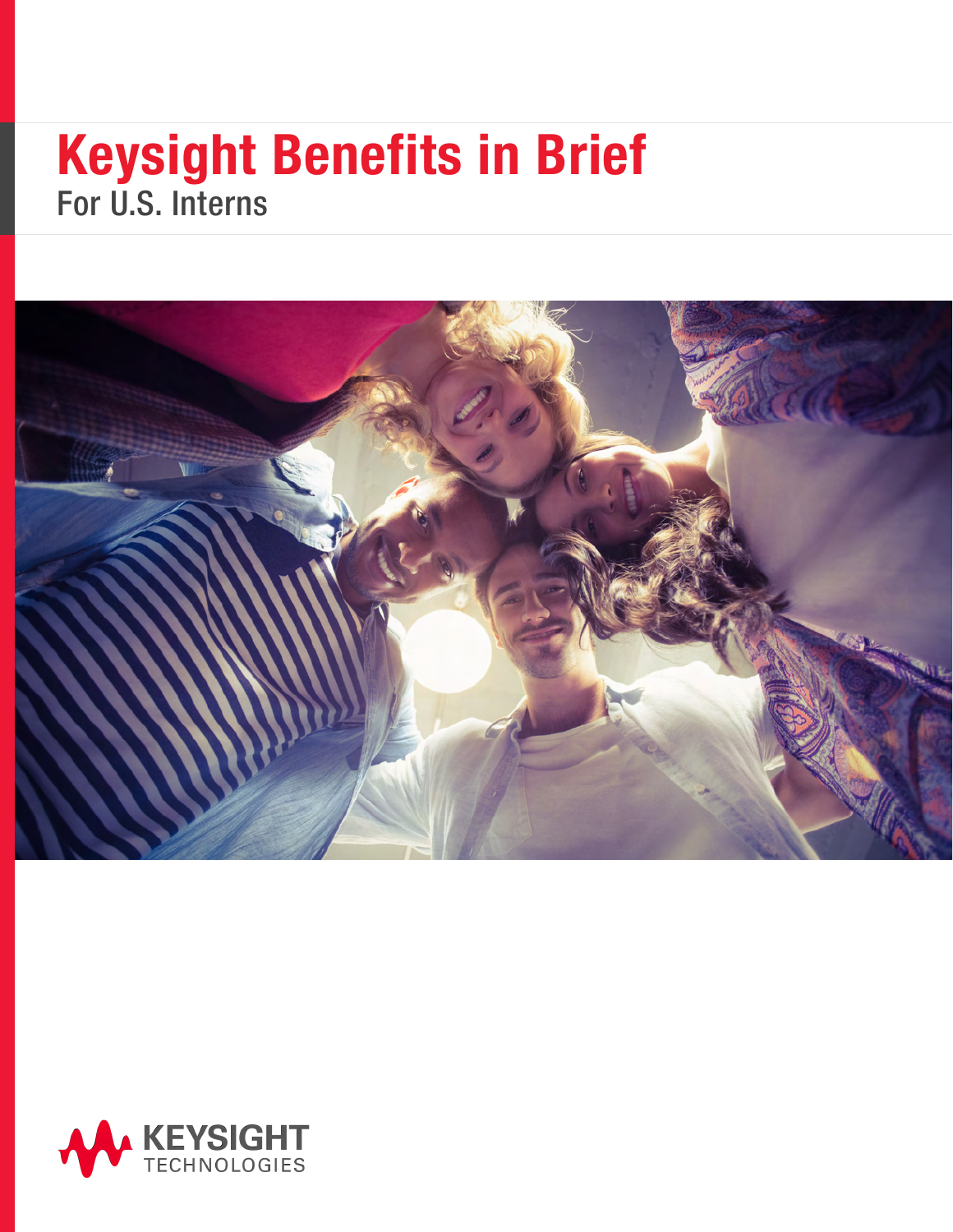

Keysight is proud to offer comprehensive, balanced, and competitive pay and benefits. This brochure describes some of the programs we offer to our U.S. interns.

This overview provides highlights of Keysight Technologies' programs. The official plan documents are always used to determine when and what benefits will be provided. Keysight's policies and benefits may change from time to time. Accordingly, this brochure does not represent a contract and it should not be interpreted as contractual in nature. This brochure applies to U.S. interns only. Consult with the hiring manager for more information.

With respect to the Company-sponsored group health plans, such as the Keysight Employee and Family Assistance Plan, Keysight Medical Plan, HMO options, Keysight Dental Plan, Keysight Vision Plan, and the Health Care Spending Plan, you become eligible to participate on your first day of employment, provided that you report for work on that day.

Keysight Technologies Inc. is an equal opportunity employer. Qualified applicants will receive consideration for employment without regard to disability, protected veteran status or any other protected categories under all applicable laws.

Any employment with Keysight Technologies, Inc. is not for a fixed period and is terminable at the will of either Keysight or the employee. No contrary representation or promises have been made and no such promise or representation shall be binding unless in writing and signed by an officer of Keysight.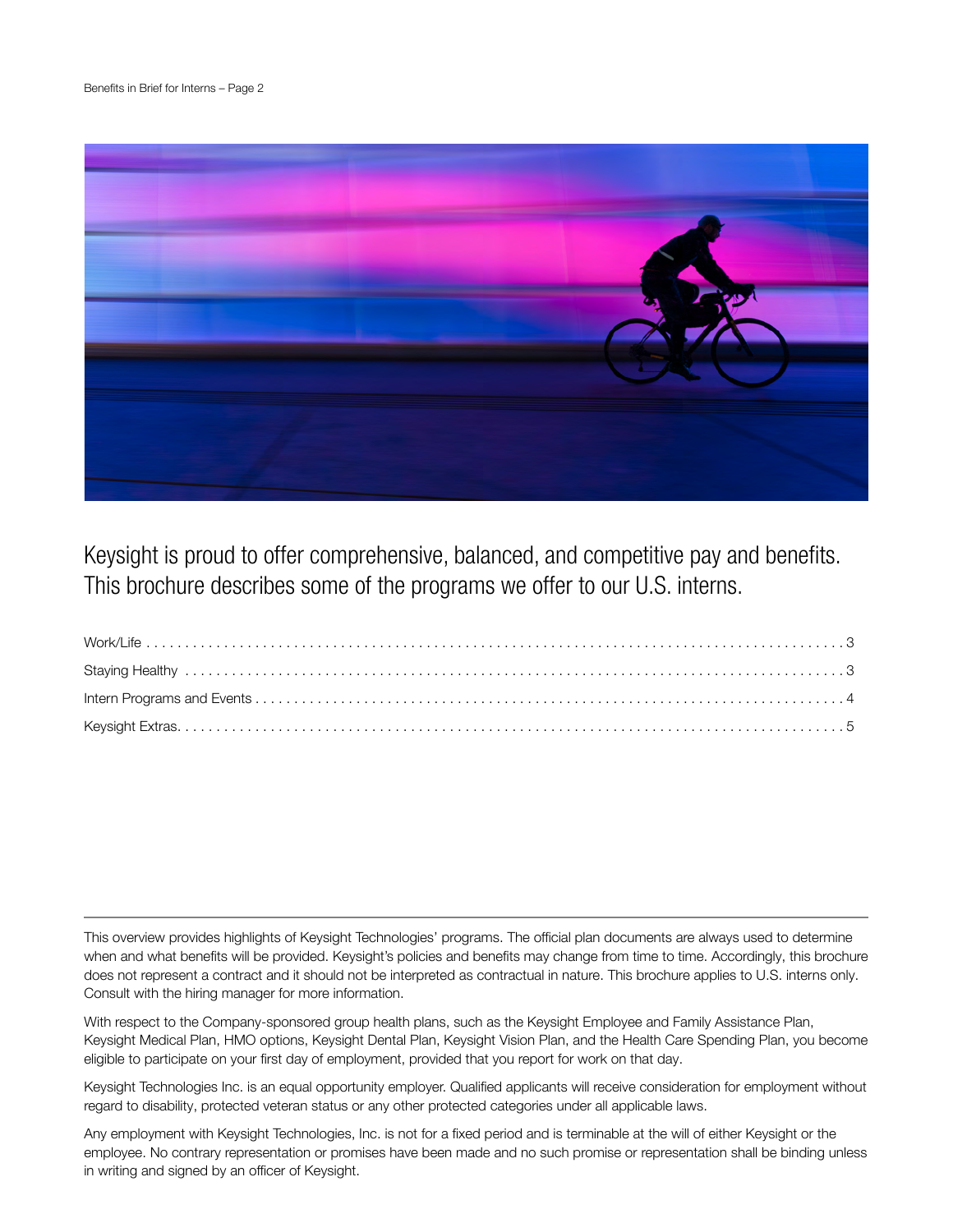## Work/Life

Keysight has several programs and policies designed to help employees in its diverse workforce manage their work and personal lives while meeting company objectives for business success.

## Flexible Work Hours

Flexible work hours allow Keysight interns more freedom in arranging their work and personal schedules. The use of flexible work hours is subject to the needs of the company and its customers. The only requirements are that an intern must work a schedule designated by his/her organization and arrive and leave within specified periods.

## Holidays

You receive eleven paid holidays each calendar year. Holiday time is prorated for part-time interns.

Effective Date: Your first day of employment.

### Sick Time Off

You'll receive 24 hours of paid sick time off every year to cover doctor's visits or to care for yourself or your family members during an illness. Sick time hours cannot be used for reasons unrelated to illness. Unused hours don't carry over to the next year and aren't paid out at termination.

**Effective Date: Your first day of employment.** 



# Staying Healthy

### Keysight High Deductible Health Plan

Keysight offers two High Deductible Health Plan (HDHP) choices: HDHP Option 1 and HDHP Option 2. Both plan options can be paired with a Health Savings Account (see page 4).

Highlights of the HDHP Options:

- The HDHP is administered by UnitedHealthcare, which maintains a nationwide network of doctors, hospitals and specialists that offer their services at contracted rates. The Keysight HDHP gives you the freedom to choose between in-network and out-of-network providers. If you use innetwork providers, you receive a higher level of coverage and typically pay a lower share of costs than you do using out-of-network providers.
- Once you've met your annual deductible, eligible expenses are covered at 90% for in-network services (including retail and mail order prescription drugs) and 70% for out-ofnetwork services.
- Benefits are paid at 100% after you reach your annual outof-pocket maximum (the maximum cost you will pay in a calendar year).
- Many Preventive Care services—including some prescription drugs—are covered at 100% and are not subject to the annual deductible.

#### Keysight HDHP Overview

| <b>BENEFIT</b>                                                                                         | <b>OPTION 1</b>                    | <b>OPTION 2</b>                 |  |
|--------------------------------------------------------------------------------------------------------|------------------------------------|---------------------------------|--|
| Annual Deductible<br>Employee Only<br>Employee Plus One<br><b>Employee Plus Family</b>                 | \$1,400<br>\$2,800<br>\$4,200      | \$3,500<br>\$5,250<br>\$7,000   |  |
| Annual Out-of-Pocket Limit<br>Employee Only<br>Employee Plus One<br><b>Employee Plus Family</b>        | \$3,000<br>\$6,000<br>\$6,000      | \$6,500<br>\$13,000<br>\$13,000 |  |
| Preventive/Routine Exams, Annual check-<br>up, Mammogram, Routine well-child care<br>and immunizations | Covered at 100%, no deductible     |                                 |  |
| Prescription Drugs - Retail Pharmacy<br>(Mail order also available)                                    | Covered at 90%, after deductible 1 |                                 |  |
| Office Visit, Lab Services                                                                             | Covered at 90%, after deductible   |                                 |  |
| Hospital & Surgery, Urgent Care                                                                        | Covered at 90%, after deductible   |                                 |  |
| <b>Emergency Room</b>                                                                                  | Covered at 90% after deductible    |                                 |  |
| Chiropractic, Mental Health, Chemical<br>Dependency/Rehab, Prosthetics                                 | Covered at 90%, after deductible   |                                 |  |

This table shows in-network coverage only. Out-of-network coverage is typically more restricted and expensive.

1 Preventive care prescriptions are covered at 100%, no deductible.

**Effective Date:** Medical coverage is effective on your first day of employment, provided that you enroll for coverage by the deadline.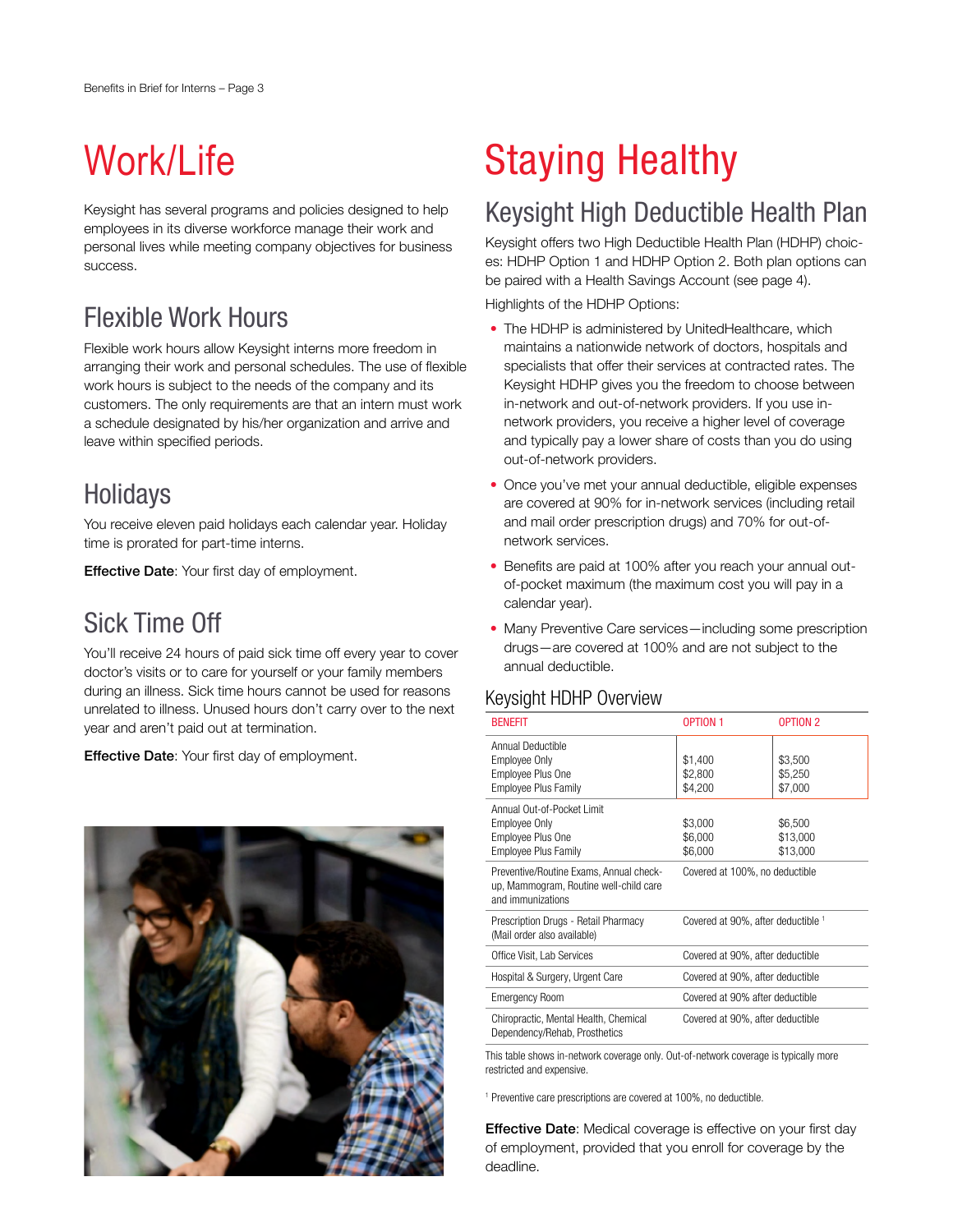Cost to You: You and Keysight share in the cost of your medical coverage. Your monthly premiums are based on the cost of the program option you select and the number of dependents you choose to cover.

## Preventive Care

Preventive care – such as routine exams and tests – helps you maintain your health and develop a healthier lifestyle. Under most Keysight medical options, most preventive care services are covered at 100% and are not subject to the annual deductible. This includes preventive care procedures that occur during any doctor visit, and prescription drugs specified as preventive care by the U.S. Department of Treasury.

## Health Savings Account

If you enroll in Keysight's High Deductible Health Plan Option 1 or Option 2 you may be eligible to open a Health Savings Account (HSA), an investment account used to pay for current or future qualified medical, dental and vision care expenses, such as deductibles, copayments, coinsurance and prescription drugs. Any unused money in your HSA is yours to keep for future qualified expenses, even if you leave Keysight or change medical plans.

Interns are not eligible for the Keysight contribution to the HSA.

## Employee and Family Assistance Plan

Keysight's Employee and Family Assistance Plan (EFAP) offers interns and members of their household a single point of access for confidential counseling, limited legal and financial assistance, and referral assistance for child/elder care services. Specially-trained clinicians are available 24 hours a day to provide assistance with emotional difficulties, parenting concerns, family and relationship issues, stress-related problems, conflicts at work or home, and substance abuse issues. The EFAP also provides resources to help manage work and personal responsibilities, such as child and elder care issues, expectant parent concerns and college selection.

**Effective Date: Your first day of employment.** 

Cost to You: There is no cost to you for your EFAP coverage.

## Intern Programs and **Events**

Keysight hosts several intern events every summer. Events vary by site.

- Internship Program Orientation: Interns learn about Keysight, the internship program, summer events, resources and expectations.
- Networking Events: Informal events that provide networking opportunities, challenge activities and more.
- Tech Talks: Representatives from various Keysight teams highlight the cool things they do.
- Length of Service Employee Panels: A panel of Keysight employees with various lengths of Service will share their career paths, experiences, words of wisdom, and answer the question… what's it really like to work at Keysight?
- NextGen: NextGen is an Employee Network Group aimed at giving Keysight interns and new hires a way to connect with one another, develop professional skills, and reach out to the community.
- Intern Project Showcase: The Intern Project Showcase is your opportunity to share your project in a "science fair" format alongside other interns. Employees, hiring managers and leaders review the projects and discuss them with interns.
- End of assignment presentations: Interns are required to host an end-of-assignment presentation to their supervisors, team and/or department.
- Project Wrap-Ups: What worked and what didn't? We want to know. Interns and Campus Hires share their thoughts and ideas for the Keysight internship program in an informal setting.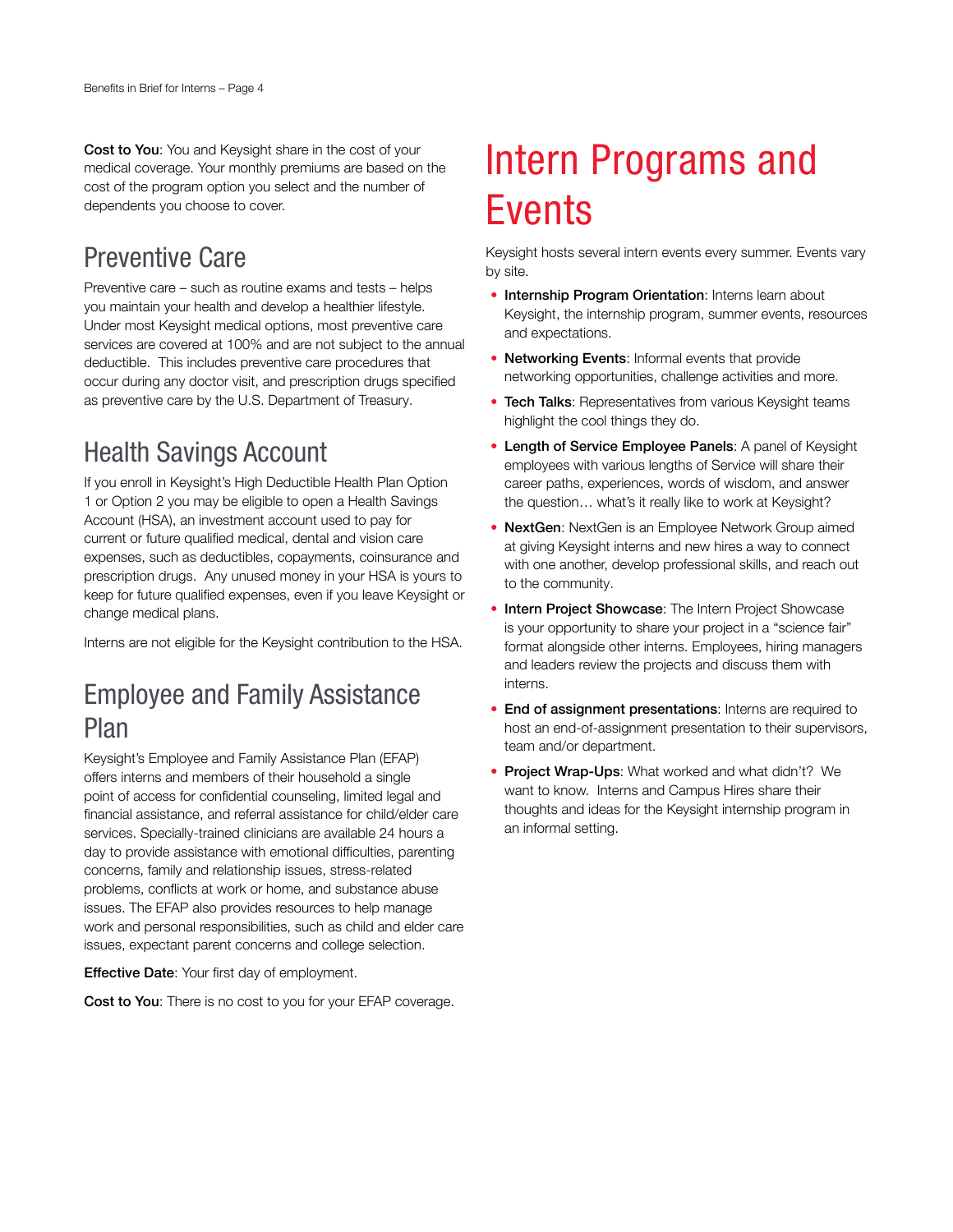# Keysight Extras

Keysight Extras are a portfolio of great programs, amenities and services designed to help interns balance lifestyle demands and make Keysight a fun, dynamic work environment. Some programs are only available at certain sites.

- Employee networks for underrepresented minorities, diversity allies, employees in the LGBTQ community, woman's leadership development, and Toastmasters
- Recreation leagues, teams and clubs such as basketball, skiing and chess
- Keysight Company Store

## Domestic Partners

Domestic partners-of the same or opposite sex-are eligible for the Keysight Technologies-sponsored health plan and Employee and Family Assistance Plan. A domestic partner's eligible dependent children may also be enrolled.